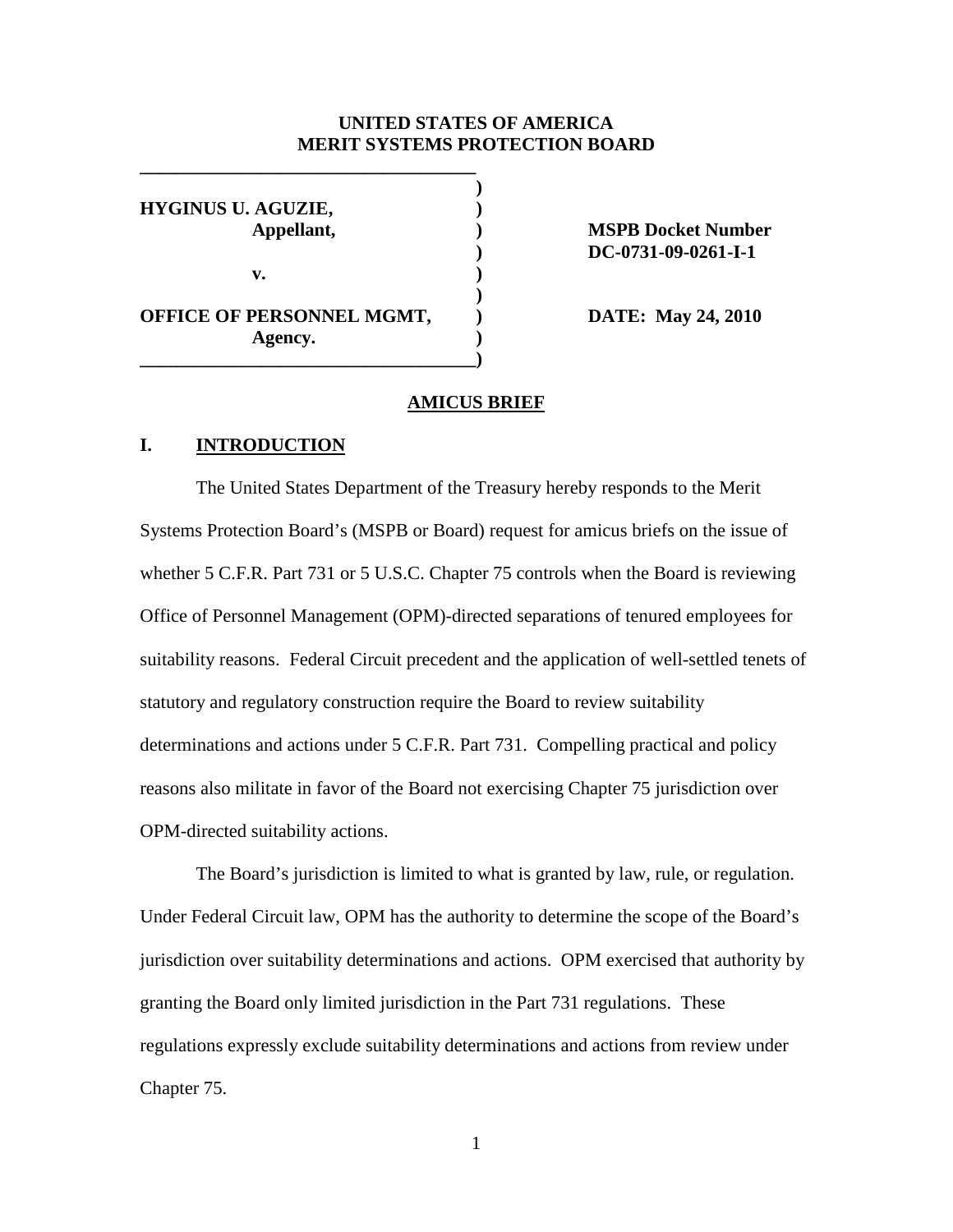The text of Chapter 75 cannot be stretched to authorize the Board to hear suitability appeals and the legislative history of the Chapter confirms this interpretation. For years before the passage of the Civil Service Reform Act of 1978 (CSRA), suitability appeals and appeals from agency adverse actions were substantively and procedurally distinct. The authority of OPM and its predecessor Civil Service Commission (CSC) to investigate and direct the removal of federal employees for suitability reasons arises from Executive Order. In contrast, Congress granted the Board and its predecessors authority to review agency adverse actions, and that authority has long been codified at Chapter 75. Congress' enactment of the CSRA left this distinction undisturbed. Moreover, Congress has implicitly endorsed OPM's long-standing regulations precluding application of Chapter 75 procedures to suitability appeals by leaving them undisturbed through numerous amendments to Chapter 75.

There are also substantial practical impediments to subjecting agencies to Chapter 75 review of suitability actions directed by OPM. Agencies cannot reasonably be expected to defend decisions they did not make and over which they had no control. This is especially true because certain grounds relied upon by OPM to make suitability determinations would not constitute cause under Chapter 75. In addition, exercise of the Board's Chapter 75 mitigation authority is ill-fitted for a suitability appeal. Finally, agencies cannot be relied upon to effectively defend the removal of employees determined by OPM to be unsuitable for federal employment where they may have conflicting interests in retaining productive workers.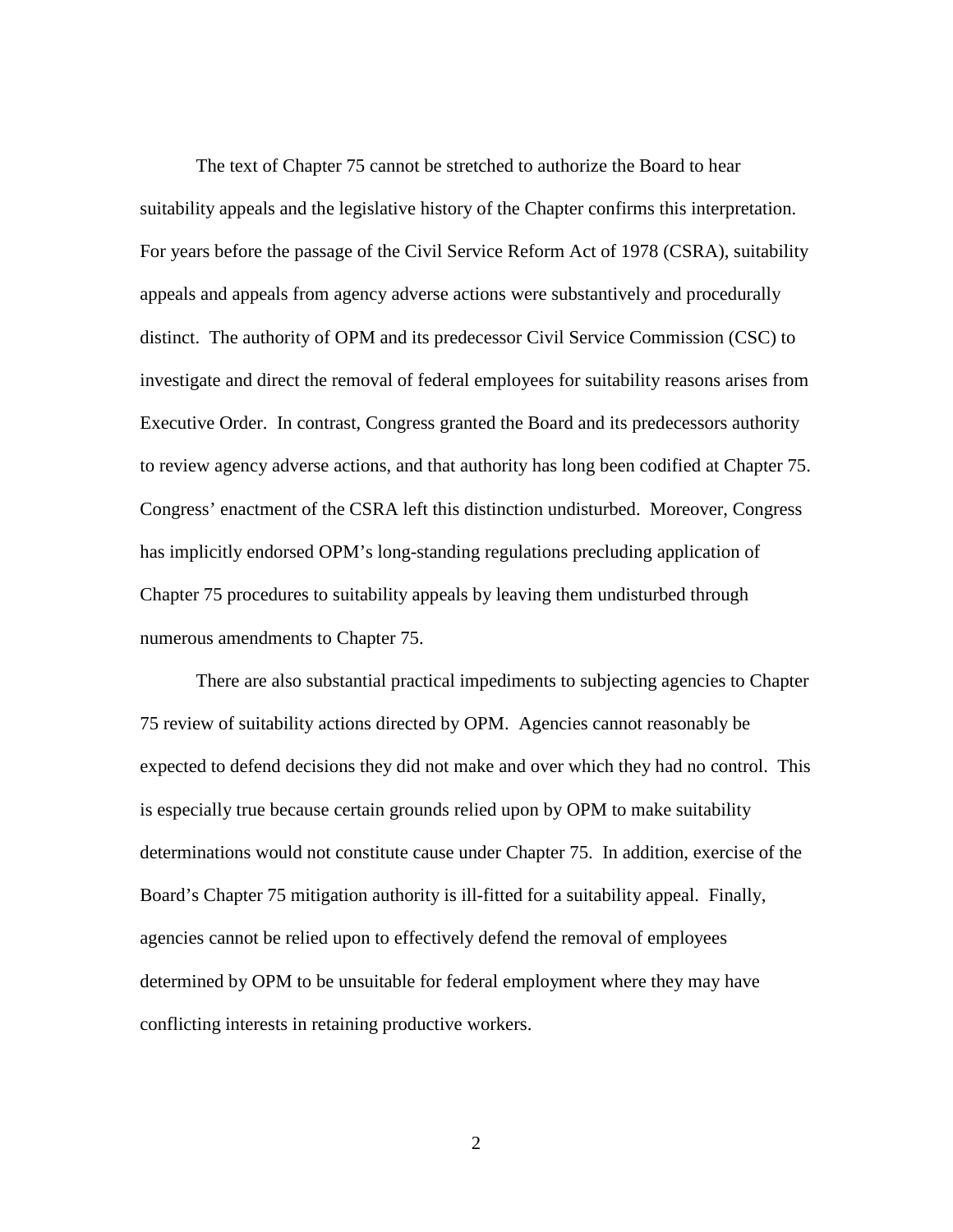### **II. ISSUE PRESENTED AND BRIEF CONCLUSION**

### A. Issue Presented.

When the Office of Personnel Management (OPM) directs an agency to separate a tenured employee for suitability reasons, must the Board consider a subsequent appeal under 5 C.F.R. part 731 as contemplated therein, or should the Board instead consider the appeal under 5 U.S.C. Chapter 75, given that the scope of a chapter 75 appeal is broader than a part 731 appeal and that OPM generally lacks authority to issue regulations limiting statutory rights?

#### B. Brief Conclusion.

The correct procedural remedy is dictated by the fact that the MSPB lacks jurisdiction to consider a tenured employee's appeal of a suitability finding under Chapter 75. The MSPB's jurisdiction is not plenary. Rather, its jurisdiction is construed "narrowly" and "includes only those actions specifically granted by some law, rule or regulation." *Jerome v. MSPB*, 42 F.3d 1371, 1374 (Fed. Cir. 1995); *see also* 5 U.S.C. § 7701. The Board may therefore lawfully consider under 5 U.S.C. Chapter 75 an appeal of an OPM-directed separation of a tenured employee for suitability reasons only if Chapter 75 grants such authority to the Board. Chapter 75 does not. Rather, Federal Circuit precedent and the application of well-settled tenets of statutory and regulatory construction compel the conclusion that the only source of Board authority to review suitability determinations or actions is 5 C.F.R. Part 731. Thus, OPM did not "issue regulations limiting statutory rights"; rather, no *statutory* right exists for the Board to review suitability determinations.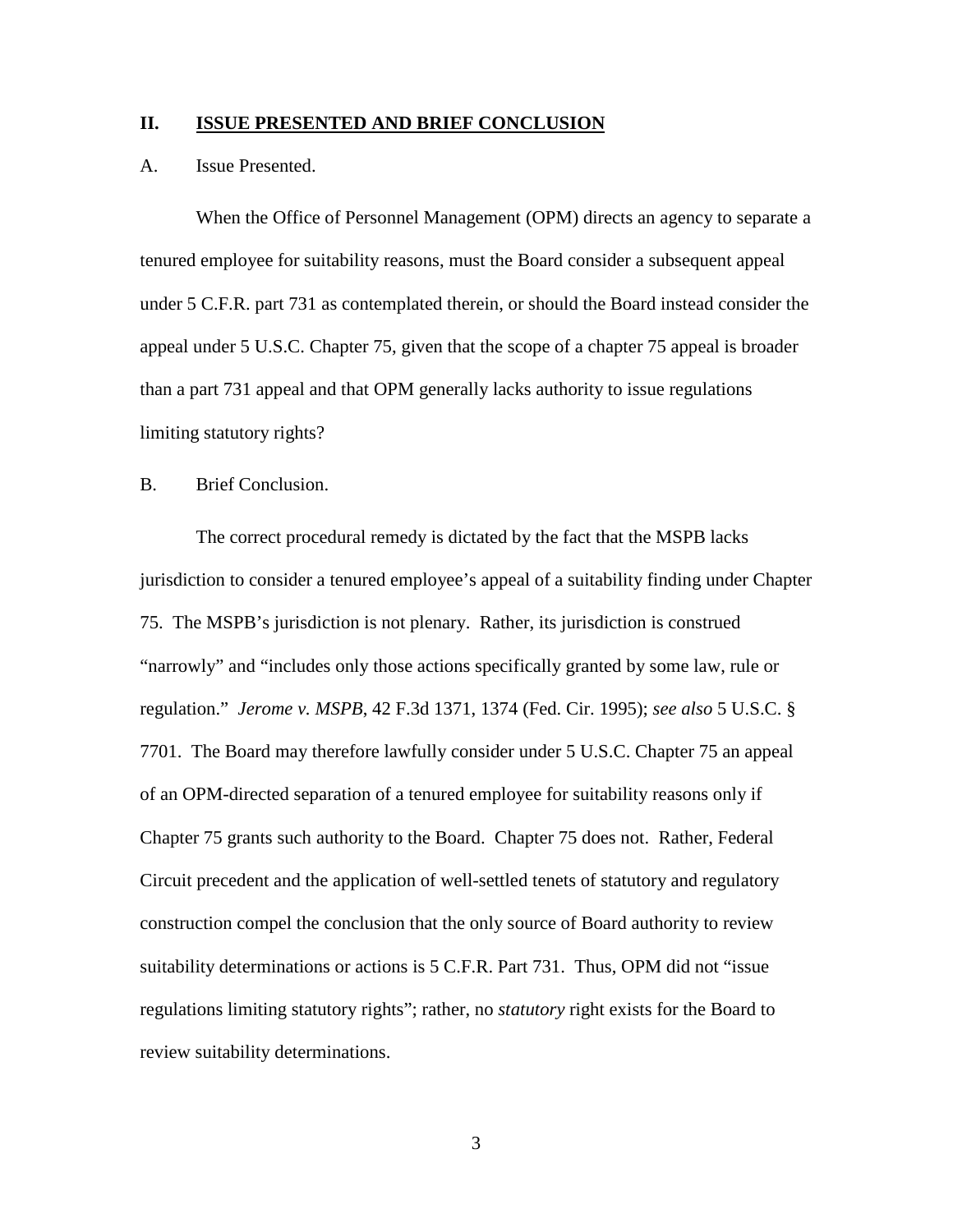### **III. ARGUMENT**

A. The Board's Authority to Hear Suitability Appeals Arises from OPM Regulations, Not from Chapter 75.

Federal Circuit precedent is dispositive of the issue presented here. The Court has held that "Congress granted OPM the authority to define the scope of the Board's authority" to review suitability determinations and actions. *Folio v. Department of Homeland Security*, 402 F.3d 1350, 1355 (Fed. Cir. 2005). OPM exercised that authority by setting out the Board's limited jurisdiction to hear appeals from suitability decisions and suitability actions at 5 C.F.R. § 731.501. *Id*. at 1353.

Under 5 C.F.R. § 731.501, the MSPB has jurisdiction to review OPM's suitability *decision*, including whether the charged conduct upon which the negative suitability decision is based can be sustained in light of the evaluative criteria set forth in 5 C.F.R. § 731.202. *Folio*, 402 F.3d at 1353. The Board has *no* jurisdiction to review the suitability *action,* i.e., OPM's directive that the agency remove an employee because he is unsuitable for Federal employment. If the Board sustains all of the charges, it must also sustain the separation. If the Board sustains fewer than all of the charges, it must remand the case back to OPM for an unreviewable determination of whether the action taken remains appropriate. *Id.* at 1355; 5 C.F.R. § 731.501(2010).

- B. Congress Did Not Intend the MSPB to Exercise Part 75 Adverse Action Jurisdiction Over Suitability Determinations and Actions.
	- 1. Chapter 75 Cannot Be Construed to Grant the MSPB Jurisdiction Over Suitability Determinations and Actions.

"The starting point for statutory construction is the language of the statute." *Bull v. United States*, 479 F.2d 1365, 1376 (Fed. Cir. 2007). Where the plain meaning of a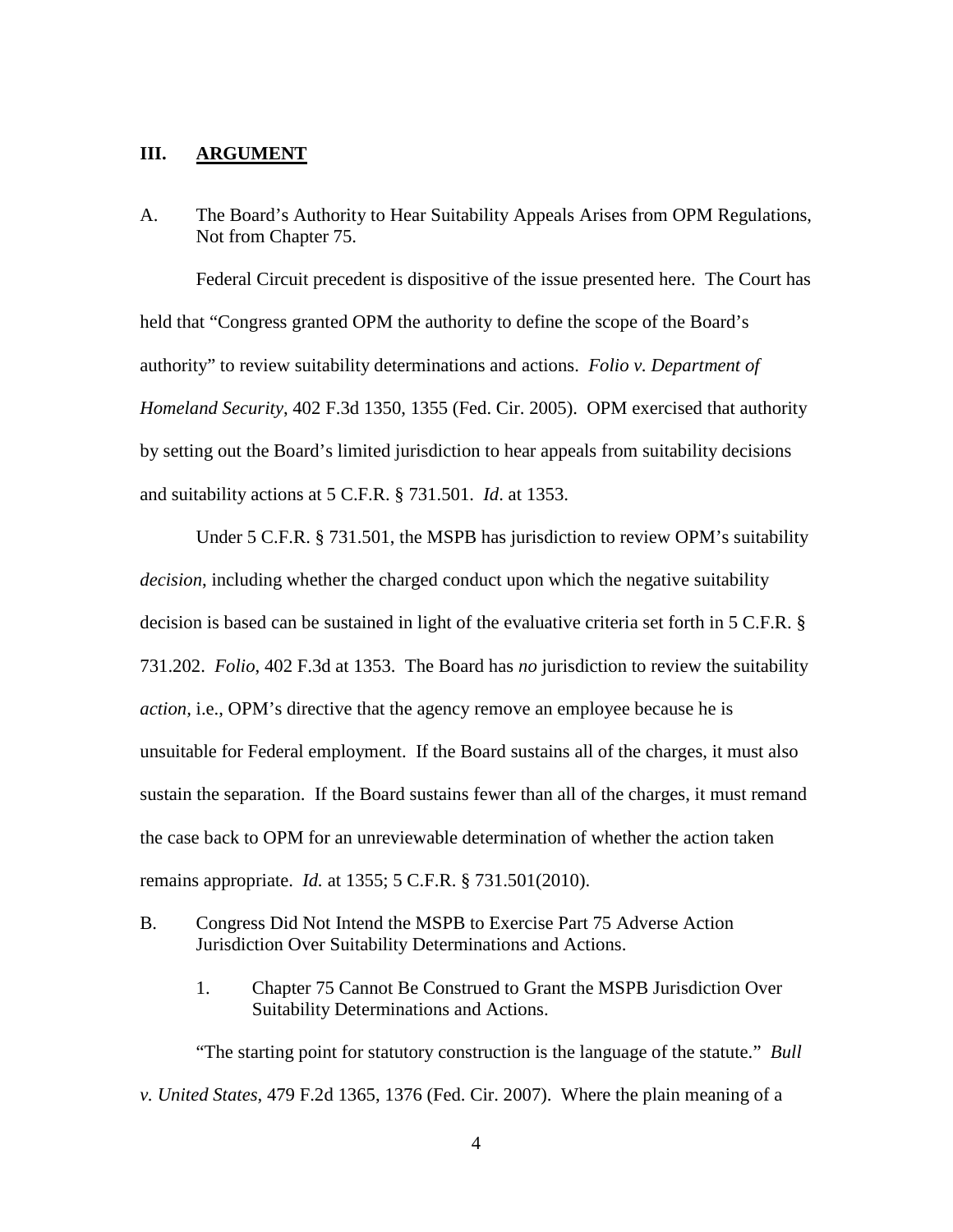statute is ambiguous, courts resort to "other extrinsic aids such as legislative history, rules of statutory construction, and the construction placed on the statue by the agency which administers it." *Amgen, Inc. v. United States International Trade Commission*, 902 F.2d 1532, 1538 (Fed. Cir. 1990).

The text of Chapter 75 cannot be read to grant the Board jurisdiction to review suitability determinations and actions. Under Chapter 75, Subchapter II, "an agency may take an action covered by" the Subchapter, including "a removal", only "for such cause as will promote the efficiency of the service." 5 U.S.C. § 7512 & 7513. "An employee against whom an action is taken under [5 U.S.C. § 7513] is entitled to appeal to the Merit Systems Protection Board under section 7701 of" title 5. 5 U.S.C. § 7513(d). Suitability determinations are not among the adverse actions covered by section 7512. Thus, Chapter 75 cannot be the source of the Board's authority to review OPM suitability determinations. Just as Chapter 75 does not authorize the Board to review a determination that an individual is not suitable for federal employment, the Chapter also should not be construed to authorize the Board to review the logical outcome of that determination: that the employee may not continue in federal employment.

Although a suitability action may result in an employee's removal, it is not an adverse action within the meaning of sections 7512 and 7513. Chapter 75 expressly and exclusively applies to actions taken by agencies. A suitability-based removal action, in contrast, is taken by OPM. An agency merely carries out OPM's directive. Thus, the only decision that could be subject to review is made by OPM.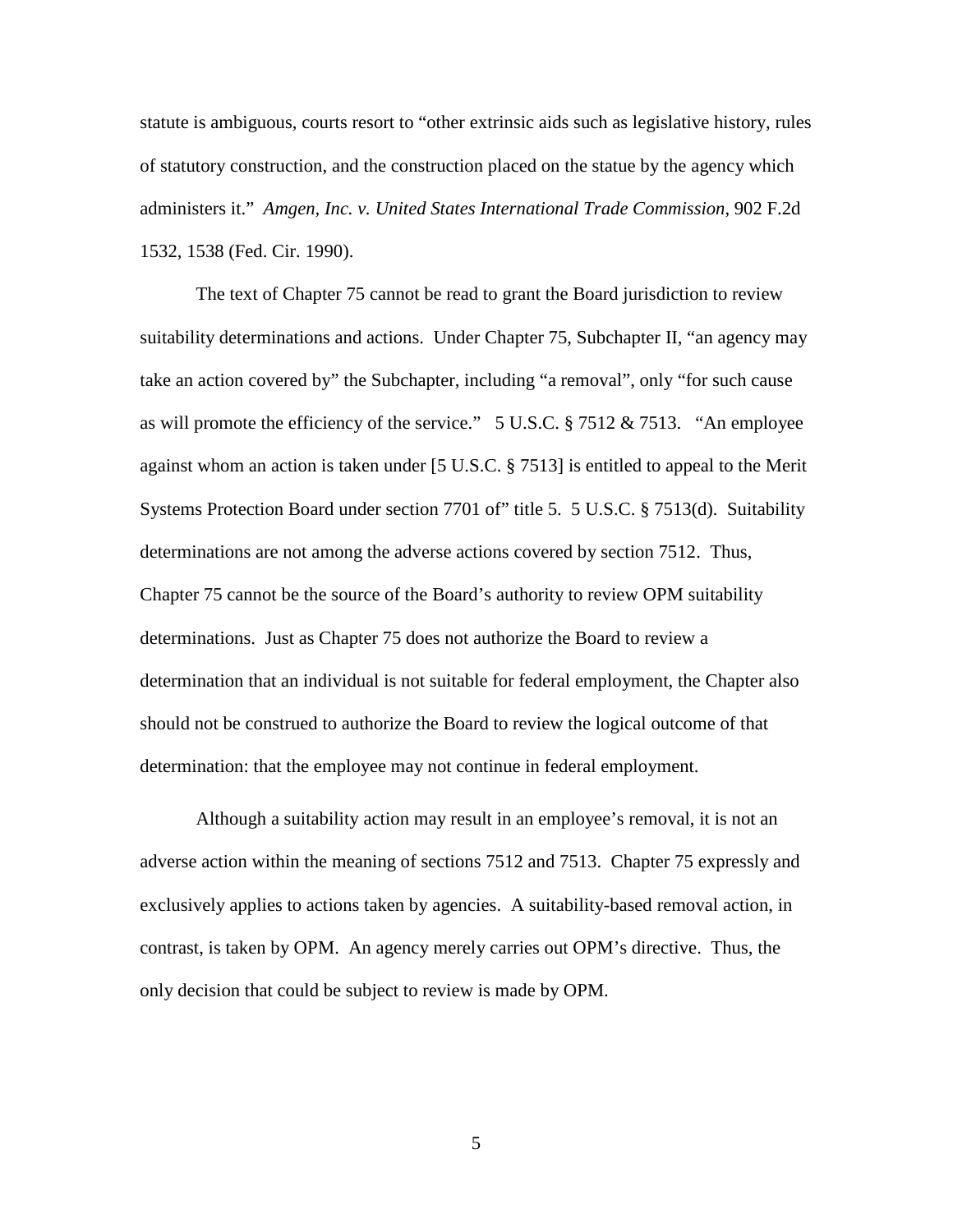# 2. The Legislative History of Chapter 75 Supports the Plain Meaning Interpretation of the Statutory Language.

Even prior to the Civil Service Reform Act of 1978 (CSRA), there was a substantive and procedural distinction between suitability determinations and actions on one hand, and adverse actions taken by executive agencies on the other. Each was considered mutually exclusive grounds for removal from the federal service, and each followed separate appellate tracks. The CSRA made no change to that statutory and regulatory scheme.

OPM's authority to make suitability determinations and to direct agencies to take personnel actions based thereon against non-probationary employees arises from EO 10577 (1954). Under EO 10577, the Civil Service Commission (CSC) was authorized to establish standards with respect to "suitability", and to investigate and to instruct agencies to remove employees whom the CSC disqualified from Federal employment. EO 10577, §§ 2.1, 5.2. Although these suitability actions resulted in *removals,* they were not subject to Part 752, as discussed, *infra*.

On the other hand, agency authority to remove employees for cause was codified at Chapter 75 long before the passage of the CSRA. Moreover, the operative language from Chapter 75 has not changed. Prior to passage of the CSRA, 5 U.S.C. §§ 7511 and 7512 permitted an "agency" to "take adverse action against a preference eligible employee . . . only for such cause as will promote the efficiency of the service." 5 U.S.C. §§ 7511, 7512 (1970). *See also* S.Rep. No. 969, 95th Cong., 2nd Sess. 50 (observing that the CSRA section 7513 provisions requiring that agencies take adverse actions only for cause "are identical to current statutory provisions relating to adverse actions.")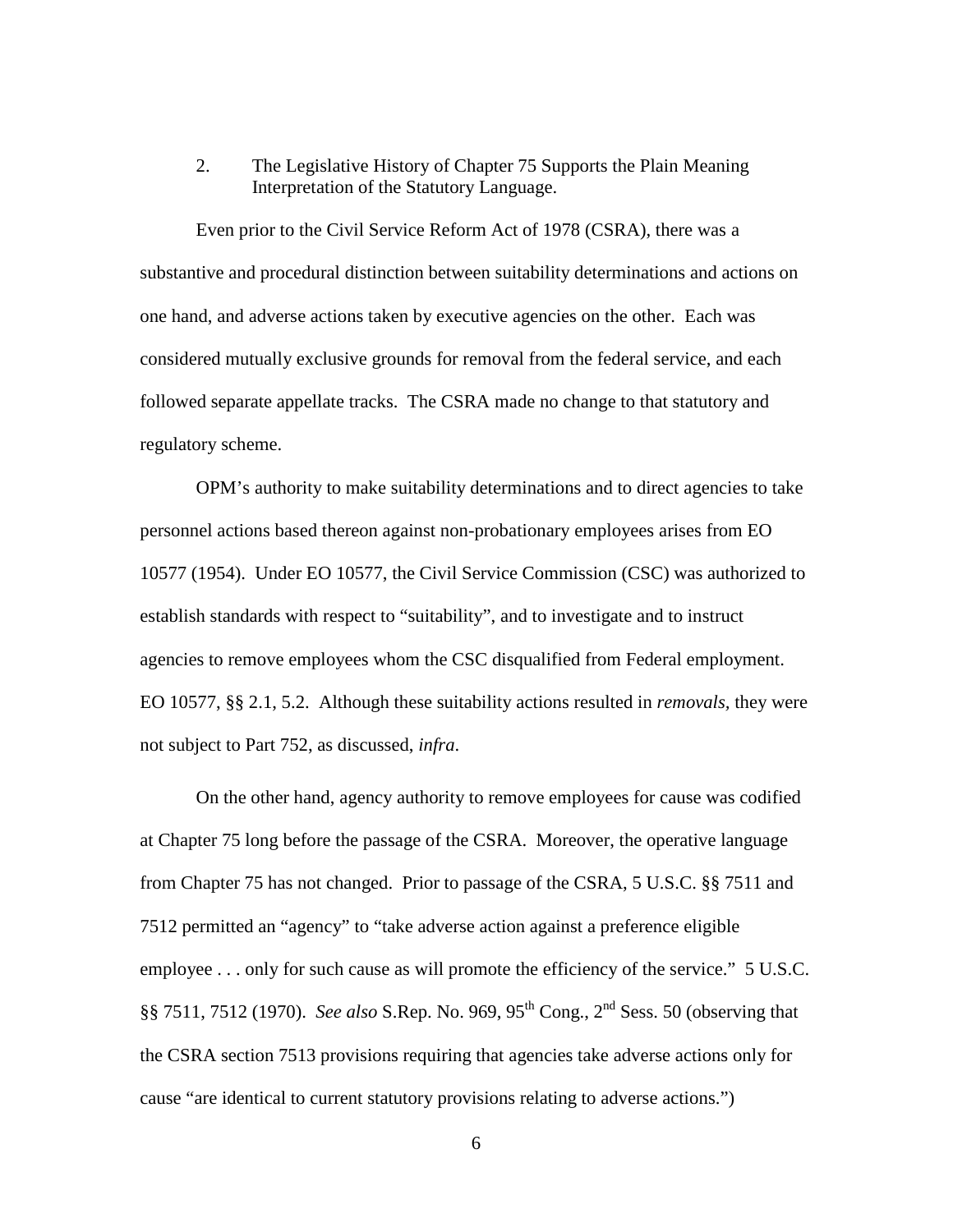The pre-CSRA regulatory framework accordingly created separate and mutually exclusive appellate review tracks for suitability determinations and CSC-directed suitability actions, on one hand, and agency initiated adverse actions, on the other. Appeals from §7512 adverse actions were governed by 5 U.S.C. § 7701 (1970) and 5 C.F.R. Part 752 (1975). In contrast, the appeal rights of a non-probationary employee directed by the CSC to be removed following a negative suitability determination were governed by 5 C.F.R. Part 754. Part 752 expressly excluded from its scope "an action taken by an agency pursuant to instructions from the Commission." 5 C.F.R. § 752.103(b)(2) (1975). 5 C.F.R. Part 731, which governed suitability disqualifications, confirmed that "an action taken to remove an appointee or employee taken pursuant to an instruction from the Commission is not subject to Part 752 of this chapter. Part 752 of this chapter applies when removal or other disciplinary action covered by that part is initiated by the agency." 5 C.F.R. § 731.302(c) (1975).

The enactment of the CSRA in 1978 extensively rewrote the standards and procedures governing performance-based and misconduct-based adverse actions taken by executive agencies, but it did not disturb, and indeed was completely silent on, the suitability authority inherited from the CSC by the newly created OPM. No changes were made to EO 10577, which remains in force to this day. The legislative history indicates that Congress intended Chapter 75 and the related Chapter 77 appeals process to apply only to actions initiated by employing agencies. *See* S.Rep. No. 969, 95th Cong.,  $2<sup>nd</sup>$  Sess. 51 (noting that the section 7513 right to counsel "does not authorize an employing agency to pay the cost", and explaining that the Chapter 77 appeals process is "intended to give agencies greater ability to remove or discipline expeditiously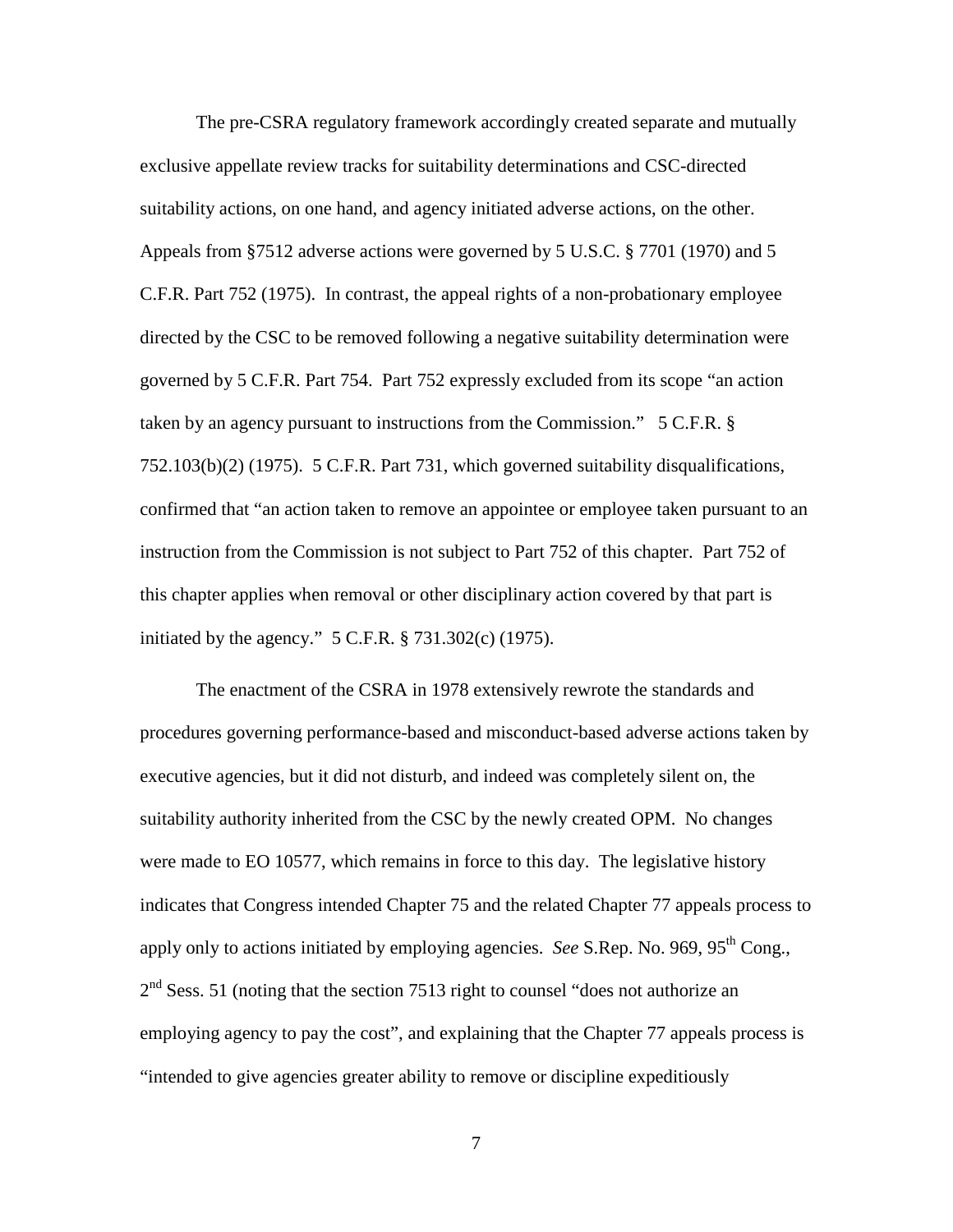employees who engage in misconduct"); *Id*. at 54 (describing the Chapter 77 appeals procedure as applying "when an agency takes adverse action against one of its employees").

Following enactment of the CSRA, OPM has maintained the basic regulatory framework that distinguishes between OPM suitability determinations and directed removals on the one hand, and agency adverse actions on the other. *See* 5 C.F.R. § 731.302(c) (1980) (same as 1975 version); 5 C.F.R. § 752.401(c)(4)(1980) (Chapter 75 notice, answer, decision and appeals procedures do not apply to "[a]ction taken or directed by the Office of Personnel Management under Part 731 or Part 754 of this title"). As explained by OPM over a decade ago,

[s]uitability-based removals have always been exempted from agency initiated removal procedures; see  $5$  C.F.R.  $\S$   $731.302(c)(1991)$ ... [S]uitability actions are taken under authority delegated to OPM by the President. These actions are taken by OPM in the exercise of its government wide function of safeguarding the appointment process to positions in the competitive service. They are not chapter 75 adverse actions at all. Accordingly, chapter 75 of title 5 does not apply to suitability actions.

61 FR 395-01 (January 5, 1996).

As the agency authorized to promulgate regulations under the CSRA, OPM's construction "governs if it is a reasonable interpretation of the statute-not necessarily the only possible interpretation, nor even the interpretation deemed *most* reasonable by the courts." *Entergy Corp. v. Riverkeeper, Inc.*, 129 S.Ct. 1498, 1505 (2009); *see also Amgen, Inc.*, 902 F.2d at 1538; *Folio*, 402 F.3d at 1355 (explaining that in construing a statute, courts look to "the construction placed on the statute by the agency which administers it"). OPM's construction of the CSRA as not applying Chapter 75 to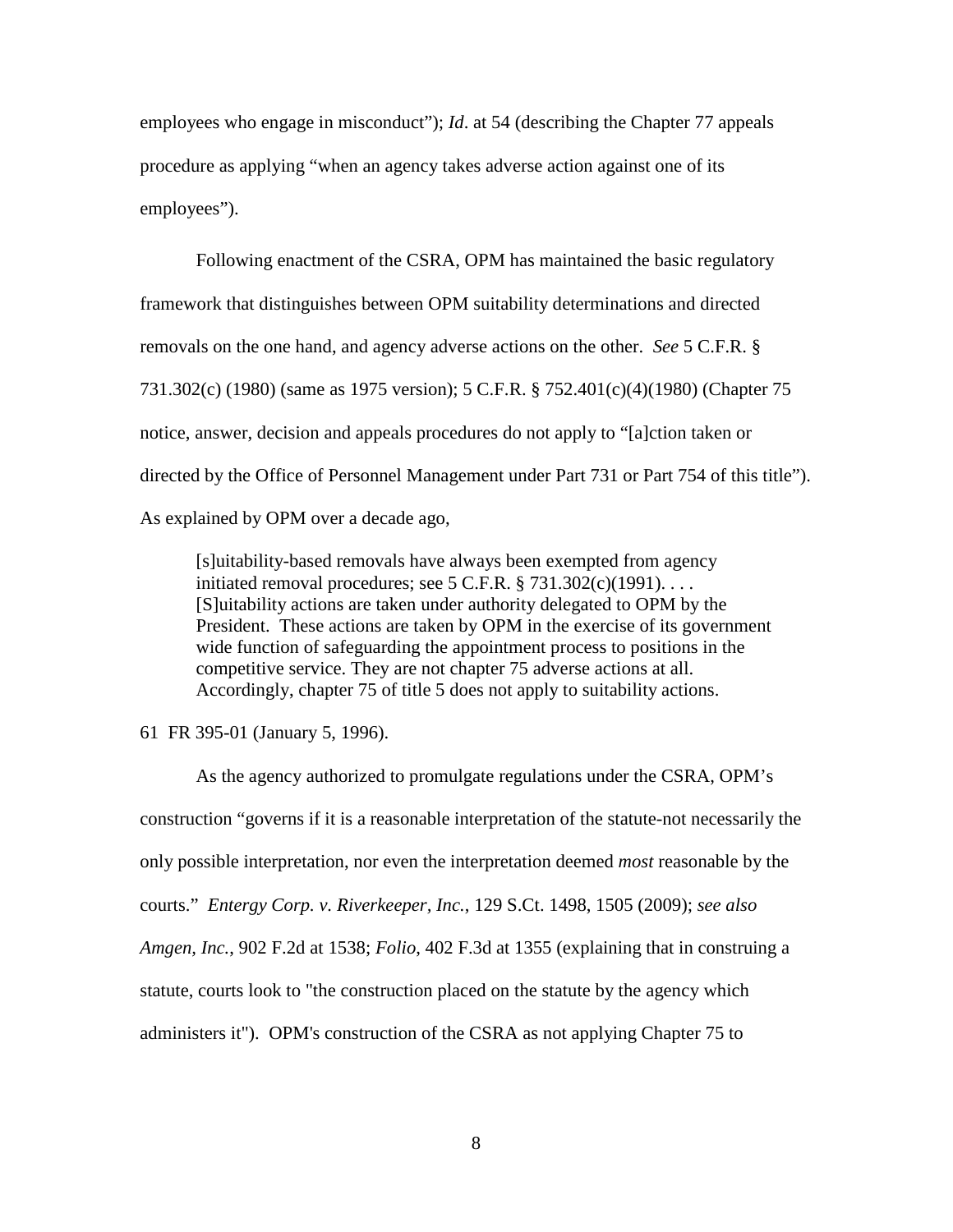suitability determinations and actions is reasonable in light of the statutory and regulatory history, as well as the practical considerations discussed herein.<sup>1</sup>

Finally, Chapter 75, including section 7512, has been amended numerous times

since 1978. *See, e.g.* Pub. L. 101-12, section 9(a)(2), Apr. 10, 1989, 103 Stat. 35; Pub. L. 101-376, Sec 2(a), Aug. 17, 1990, 104 Stat. 461; Pub. L. 108-271, Sec 8(b), July 7, 2004, 118 Stat. 814. Notwithstanding the extensive modifications imposed by the CSRA and the multiple subsequent amendments, Congress has never reversed or contradicted the historical and regulatory bar against Chapter 75 review over suitability determinations. It has instead left in place the long standing regulatory distinction between suitability determinations and actions, and adverse actions. "[S]uch a longstanding administrative interpretation, applying to a substantially re-enacted statute, is deemed to have received congressional approval and has the effect of law."

*Commissioner of Internal Revenue v. Estate of Noel*, et al., 380 U.S. 678, 682 (1965).

C. The Board Should Not Exercise Chapter 75 Jurisdiction over OPM-Directed Suitability Actions for Compelling Practical and Policy Reasons.

The fact that an agency can remove a tenured employee for suitability reasons only at the direction of OPM creates a significant practical impediment to applying Chapter 75 review standards and procedures to the agency's action. To require an agency

<sup>&</sup>lt;sup>1</sup> In contrast, a Board decision to exercise Chapter 75 jurisdiction over suitability actions would be entitled to no deference. The Board is authorized to promulgate regulations "necessary for the performance of its functions." 5 U.S.C. § 1204(h); *see also* S.Rep. No. 969, 95th Cong., 2nd Sess. 51 (Board's regulatory authority extends to "the procedures under which it reviews matters appealed to it"). The Board has no regulatory authority to expand its own jurisdiction. *See Jerome*, 42 F.3d at 1374 ("The Board cannot use section 1204(a)'s very general grant of authority to create a power of review where the statutory scheme indisputably contemplates no such power."). Moreover, even if the Board's assessment of its own jurisdiction would otherwise be relevant, the Board has long incorporated OPM's suitability regulations into its own regulations. *See, e.g.*, 66 FR 30635-01 (June 7, 2001); 51 FR 25149-01 (July 10, 1986). A decision to now ignore OPM authority would represent a change in the Board's construction of the statute. *Lovshin v. Department of the Navy*, 767 F.2d 826, 840 (Fed. Cir. 1985).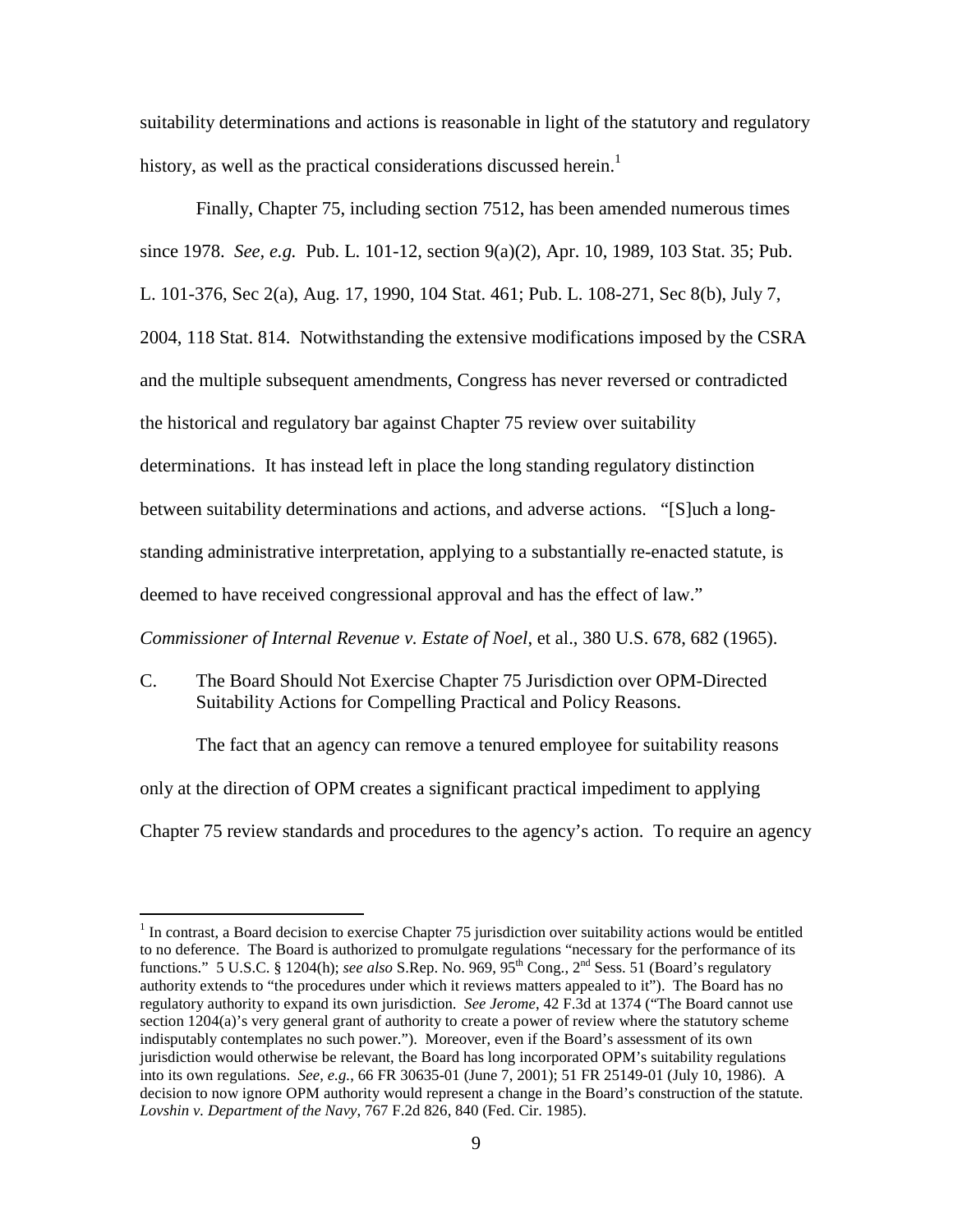to defend a decision it did not make and over which it had no control would place it in an untenable position.

The problem is compounded by the incompatibility between OPM's stated grounds for taking suitability actions and the criteria governing the Board's review of adverse agency actions. An adverse agency action taken under 5 U.S.C. § 7513 must promote the efficiency of the service, whereas a suitability action may be taken where "the action will protect the integrity *or* promote the efficiency of the service." 5 C.F.R. § 731.201 (2010) (emphasis supplied). Under the Chapter 75 standard, an action that was directed by OPM solely to protect the integrity of the service, but that did not also incidentally promote the efficiency of the service, would not be sustained. Board review in such a case would therefore usurp from OPM its presidentially delegated authority to establish the bases for suitability actions.

Similarly, the Board could not exercise its Chapter 75 mitigation authority in the context of a suitability removal without also interfering with OPM's undisputed exclusive authority to make suitability determinations. When OPM makes a negative suitability determination, it finds that an individual is not suitable for federal employment. If the OPM-directed removal of such an individual were mitigated by the Board to a suspension or lesser penalty, it would not change OPM's finding that the individual is unsuitable for federal employment. In the absence of the ability to remove such an individual, the authority to declare him unsuitable is meaningless and the presidential intent to protect the integrity of the federal service is grossly undermined, if not vitiated.

The fact that agencies sometimes do not wish to take the suitability action directed by OPM highlights another problem with the application of Chapter 75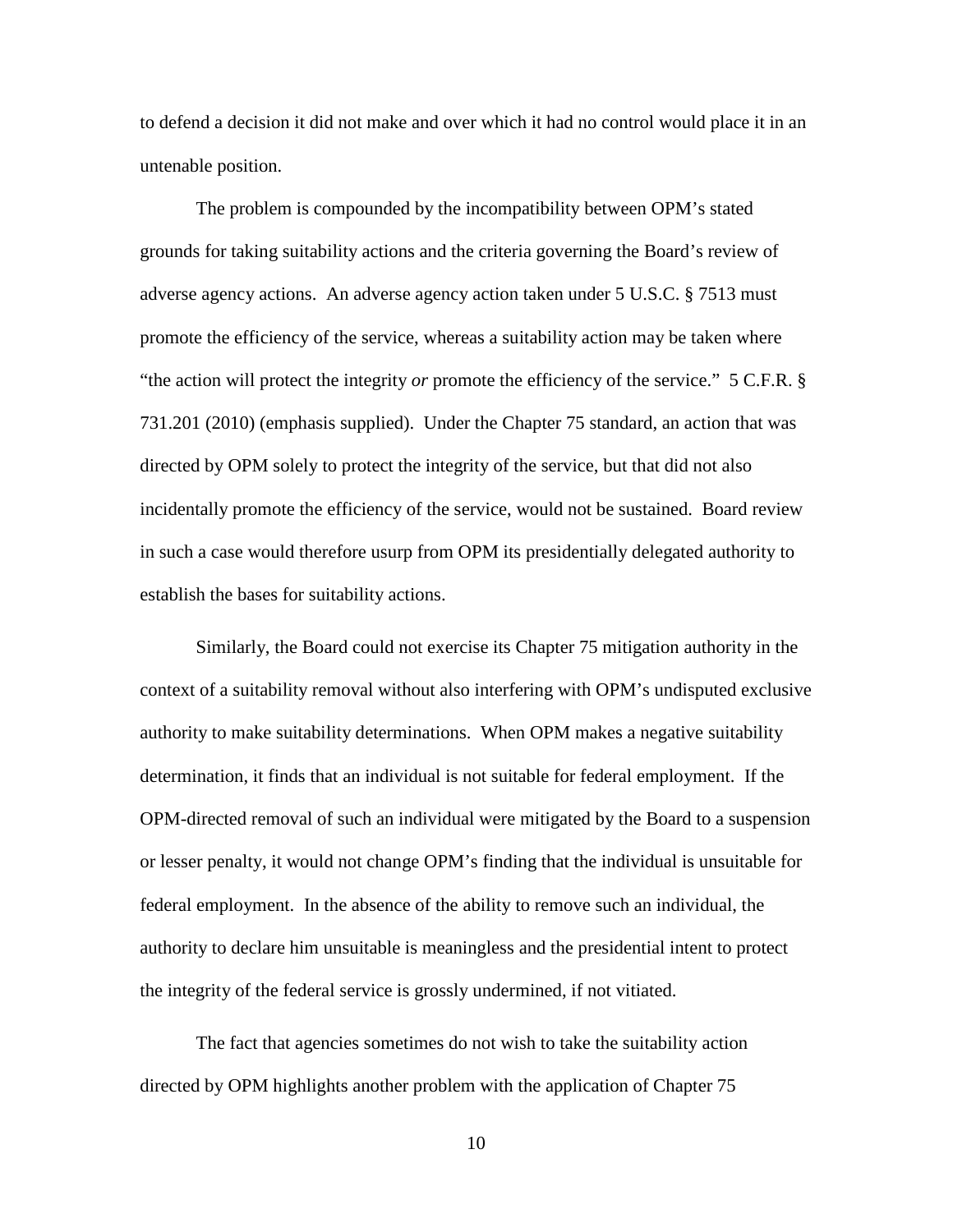procedures and standards to suitability actions. As the respondent in a Chapter 75 appeal, an agency might very well choose not to contest the appeal or the effort at mitigation in order to retain the employee. Such a scenario would eviscerate EO 10577, which, perhaps for that very reason, assigned to an independent body the role of making suitability determinations and directing agencies to take suitability actions.

The Federal Circuit's analysis in *Lisiecki v. Merit Systems Protection Board*, 769 F.2d 1558 (Fed. Cir. 1985), confirms that the Board has no authority to mitigate suitability actions. The *Lisiecki* court held that the MSPB did not have jurisdiction to mitigate removals for poor performance under Chapter 43. It reasoned that the three principal factors supporting the Board's authority to mitigate penalties imposed by agencies in adverse action proceedings have no applicability to Chapter 43 cases. The considerations similarly are inapplicable in the context of suitability actions. The factors discussed in *Lisiecki* were: (1) the CSC had mitigated agency adverse action penalties in Chapter 75 actions and the Board had inherited the authority; (2) continued exercise of the authority under the CSRA was not inconsistent with the language of Chapter 75 or its legislative history; and (3) the historic relationship of the penalty to the efficiency of the service standard in Chapter 75 actions. *Lisiecki*, 769 F.2d at 1566. The first two factors are inapplicable to suitability cases, because they are premised on the CSC having exercised Chapter 75 review of agency adverse actions. As explained previously, the CSC did not have Chapter 75 review authority over suitability determinations or actions. The third factor's reliance upon the efficiency of the service standard is directly contrary to OPM's consideration of the integrity of the service in suitability actions.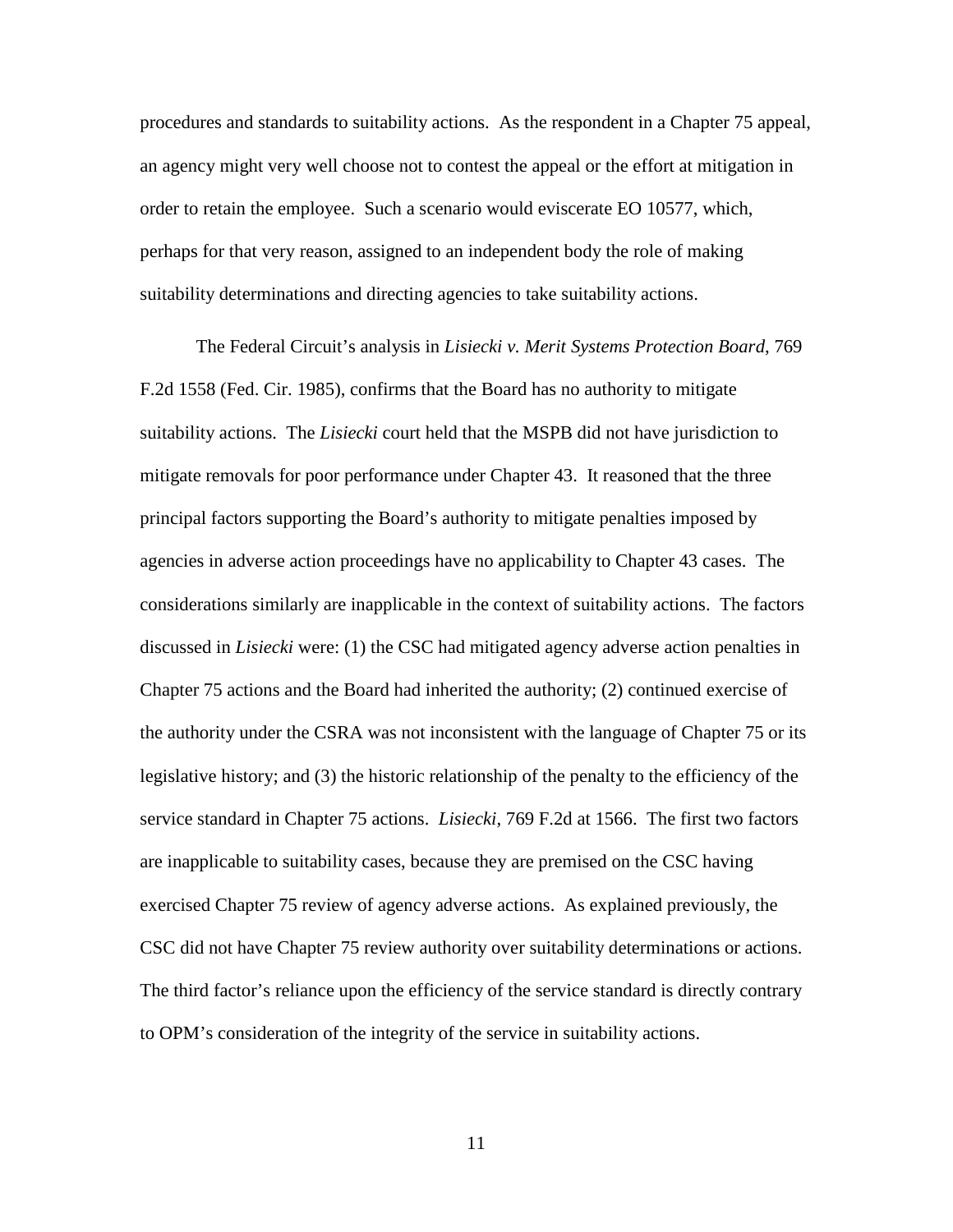For all of these reasons, it is poor policy as well as beyond the Board's jurisdiction for it to consider a tenured employee's appeal of an OPM-directed suitability separation under Chapter 75 review authority.

## **IV. CONCLUSION**

The Board must apply Part 731 in reviewing appeals from OPM-directed separations of tenured employees for suitability reasons. OPM was empowered by Congress to determine the scope of the Board's review authority in such cases, and it promulgated Part 731 as the exclusive procedure. Its exercise of that authority is a congressionally sanctioned continuation of the historical distinction between OPM suitability determinations and actions and agency-initiated adverse actions. Application of separate procedures to each class of cases also serves practical ends. Since only OPM, and not agencies, can take suitability actions against tenured employees, it is inappropriate for agencies to serve as respondents in suitability appeals. The basis for OPM suitability determinations and the standard of review of agency-initiated adverse actions are also incompatible. Moreover, mitigation is inappropriate because it would be